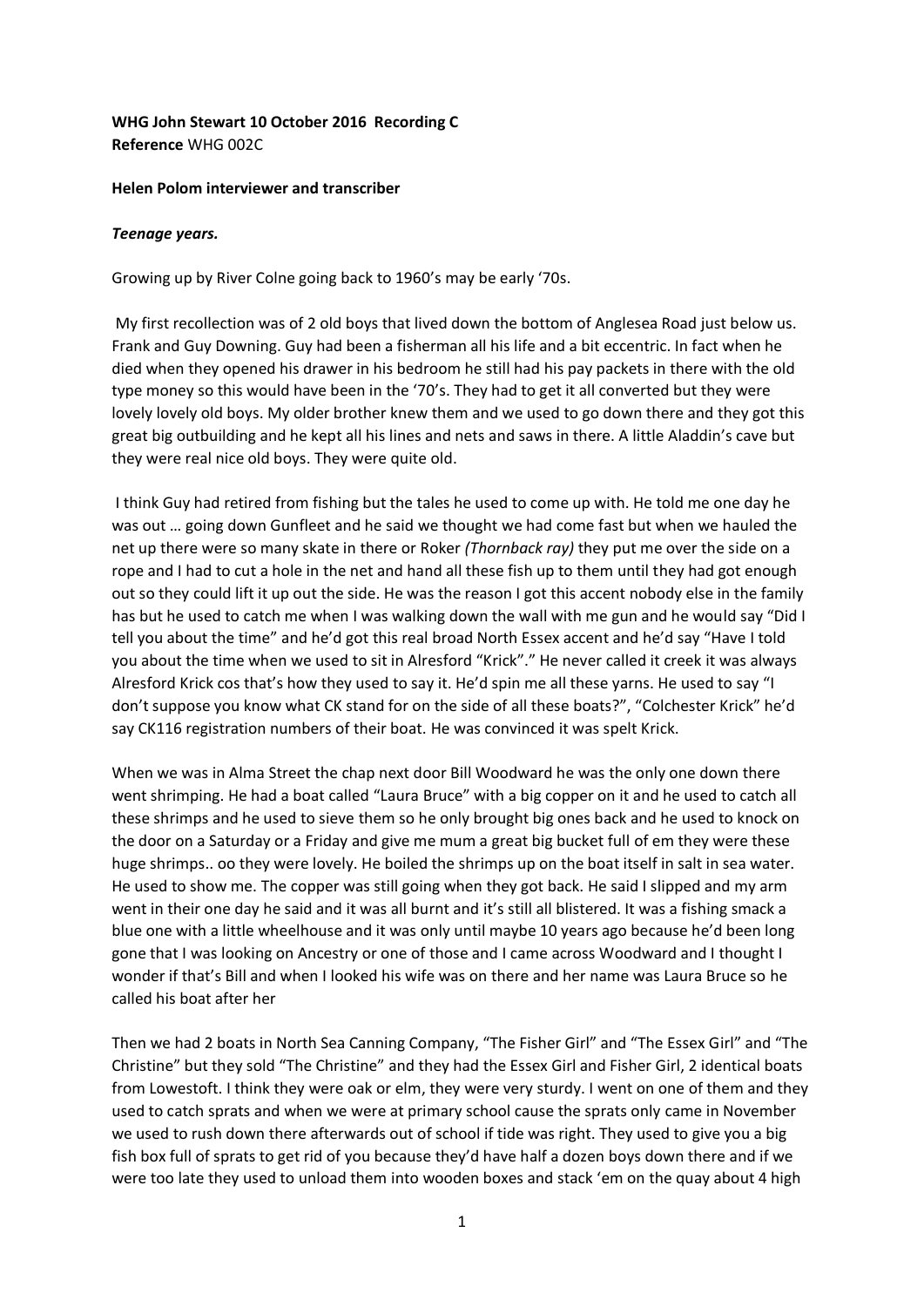then he'd cover it with a tarpaulin and this little ? Johnny who was a labourer down there he was told his cat was dead and he'd go home and we'd wait till he'd gone and we'd crawl under the canvas and help ourselves and put them in me raincoat pocket. Me pockets were full up with sprats and take them home and me Mum would smack me round the ear and say now I've got to wash your raincoat.

The other boat I went on was the Golden Dawn that was Ken Greens boat because Ken had a big concrete barge called the Cherry down there and they kept all the fishing stores in the hold and the front end had a smoke house and they used to smoke fish on there. I think that was next door to Mrs Skilton's. Skilton's kept the boat next to Worspys dock *(Lewis Worsp)* Because Mr Skilton kept his boat in there next to that concrete barge. That was outside North Sea Canners at the bottom of Bath Street in the dock there. I forget what it was called I know Lewis Worsps was the "Maid of Wyvern". That was a big old boat. Mr Skilton's boat was something "Wyvern".

I used to go out on "The Golden Dawn". I just got in the way really. I'm sure Ernie Vince was the skipper and Archie Gunn was on the deck. The reason I was there was to make tea and cook the grub for dinner and then one day no the first day I went down. Said "You better go down and make some tea boy it's about time." I said "Have you got a tea time?" He said "No any times tea time." So I went down below. On the cooker was this great big tea pot, big metal one. I lifted the lid up. It was half full of tea leaves. I thought oh gawd so I went up through the hatch leant over the hatch and threw them over the side and washed the teapot out and Archie said "Christ Boy I'll throw you over after them tea … what you done?" I said "It was half full of old tea" but he said "That's where the flavour come from." He said "Don't ever throw those tea leaves away again." So that was my first mistake. They liked very black tea stewed and stewed for weeks on end. Every time they had a cup of tea they put a half teaspoon of tea in and there weren't much room for the water then. It was godawful stuff it was like molasses when it come out the spout. Then for dinner it was always 3 tins. Tin of new potatoes, tin of mixed veggie, tin of stewing steak. I said don't you ever have something different. No he says that's what we call a one saucepan dinner. Everything go in one saucepan. Heat it all up and put it on these old enamel plates. Tasted lovely out there when you was a sea.

And what fascinated me was old Ernie sitting there looking out the wheelhouse window. We were out there one day on Gunfleet Light and he said "Birds." Then I see Archie run down the deck and get this big old creel full of lines and all that. He said "Come on don't bloody stand there get them over the side." He said "Mackerel boy. Birds. Look." You could see all these gulls dropping into the water and we threw these old lines over the side and they hadn't been over 5… and it was rattle rattle rattle about 6 mackerel every time. We got a great big box of this mackerel and they just disappeared as quick as that. They hadn't got fish finders in them days they just recognized them by the birds. If there were heron he said "Look at that oil on the water, that's slick" and there were so many herons under there. They'd chuck the nets over. So I learnt lots and lots from them old boys. Because I was young I picked up everything they said and ended up talking like they did. That's why nobody else talk like me because they didn't go down on the boats. I can't get rid of it so I don't bother.

The shipyard was open so all the paint we got come from the ship yard and all the tar for the bottom of the boats came from the ship yard. We just went out for the day sometimes 2 days but not very often. Cause you got to feed the fish just small stuff you chuck emm over the side. You only went down there because you liked being on the boats and they'd let you go out with 'em. I was about 16 then I suppose. You had to get a day off work if the tide was right. Made up a lot of excuses.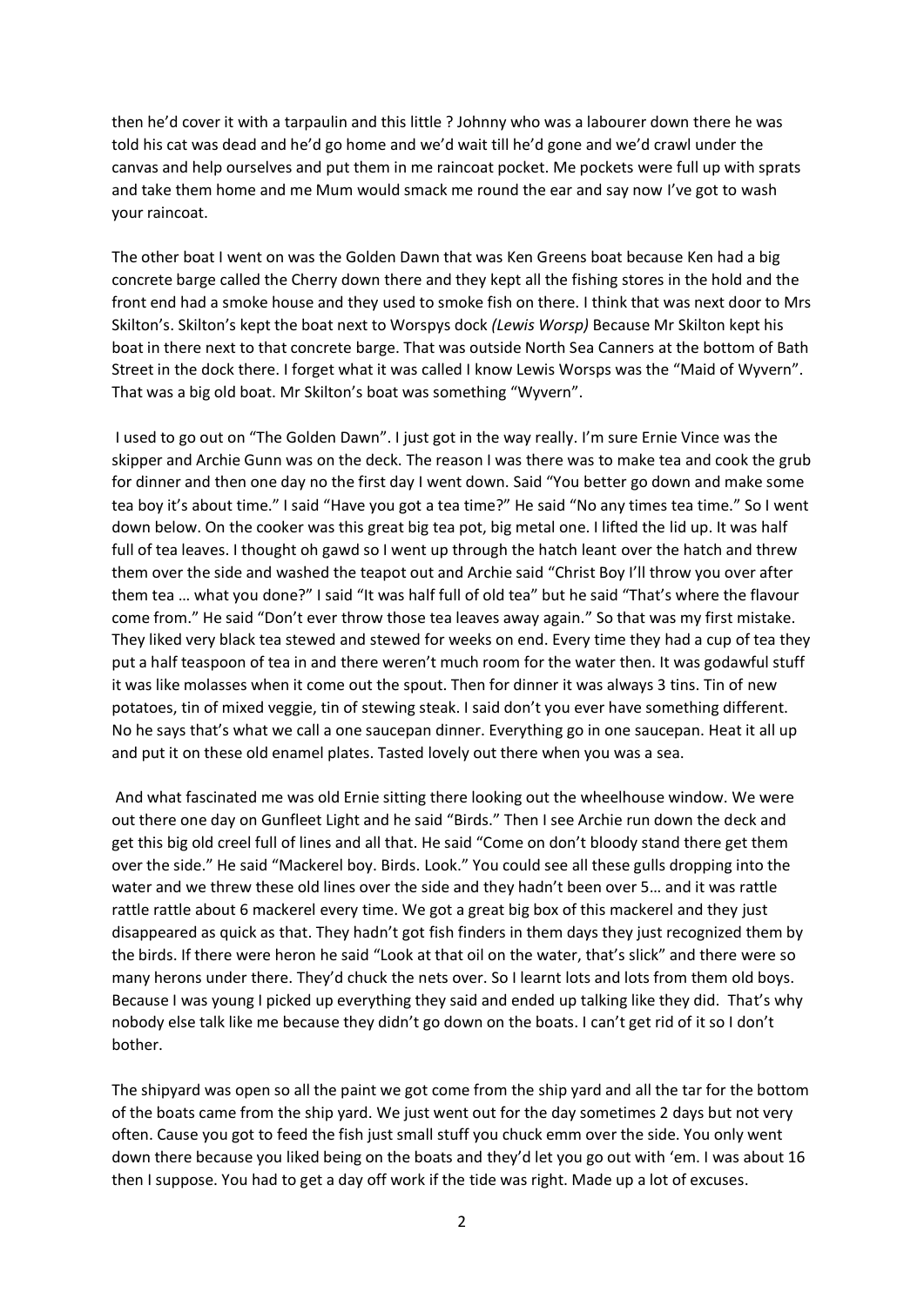Favourite one was, won't be in today got a funeral. Old Wattsy say you must know a lot of people cos you don't half go to a lot of funerals. I don't think I'll pay you for any more of these days off because I don't believe what you are telling me.

Another thing was we used to go babbing for eels in the river. We used to have a duck punt and we used to nick all Mums heavy wool, whip it up to about the thickness of a Biro and thread these old lug worms on and drop them over the side of the punt. You wind it round your finger and keep babbing it up and down so if you'd feel something on the end you'd pull it up slowly and there. We used to get.. they had hooked teeth and they'd get caught in this wool so we'd pull them up and snapped them and we had this old tin bath in the boat and we would just tap them on the end and they'd drop in the boat and we'd get loads of em. We'd catch them down the Whitehouse. White house beach.

Duck punt is about 18 foot long like ? with a pointy end. I had a couple and I built one at Anglesea Road. It was twenty odd foot long and the first day we went out in it we were going across the point down near Marriages wood and I didn't realise but there was a knot in the bottom of.. in the wood of one of the planks and this knot popped out and me punt sunk with everything in it . All the guns everything. The whole thing filled up with water. We thought we was going to drown… didn't realise we was only in a foot of water but it was cold. That was end of November December. Everything aching with cold. We kept it down the sea wall because we would always go down at low water and because it is quite a steep bank we used to push it then jump on the back and that'd just go down the mud on its own. That was brilliant. We had to find a bit of wood to tap in the hole so's we could get home. We shouldn't have been alive with all the things that happened to us.

Oh my brother.. me and my brother used to go wild fowling down the Geedons till that got messed up but he was crawling across the Geedons one day and he says "I've seen a hare over there just by that…" and crept across the marshes with his gun and he stood up and I saw an even bigger bloke stood up in front of him chased him back across the Geedons. That was a range warden with his dog. The hare he'd thought were the spaniel's ears sticking up above the marsh. So he got a surprise when he saw the range warden stood up just the other side of the fleet shouting at him. I've never seen by brother run that fast before. We got away. Geedons are Fingringhoe Naturalist Trust. Old sandpits.

We used to row down there. Till we got brave and we got an outboard motor. We couldn't work out how you put it on the back of the boat so what I done I built a wooden box and cut a hole in the floor. Nailed the wooden box on, then put the motor through the hole. That worked till the box fell off and the punt sunk the outboard motor and everything. Neither of us could swim I don't know how we survived. Every time we sunk we was only in about a foot of water. Cause these old punts would float in 2 or 3 inches of water.

We had a sail on it once, we had the wind behind us and that was going great guns. The oar fell out the back which we was steering with and it shot round and it actually sailed right over the top of the mud. There was no water there right on this point. Said to my brother "That's pretty smart there aint many boats that can do that." Also don't know how we were going to get home as we only had one oar left. The other one had disappeared. We were using that for a rudder.

At the Geedons we were shooting ducks. Mallard. Most of the time we weren't getting anything at all but it was so nice because you always went just as it was getting light so if you went down by the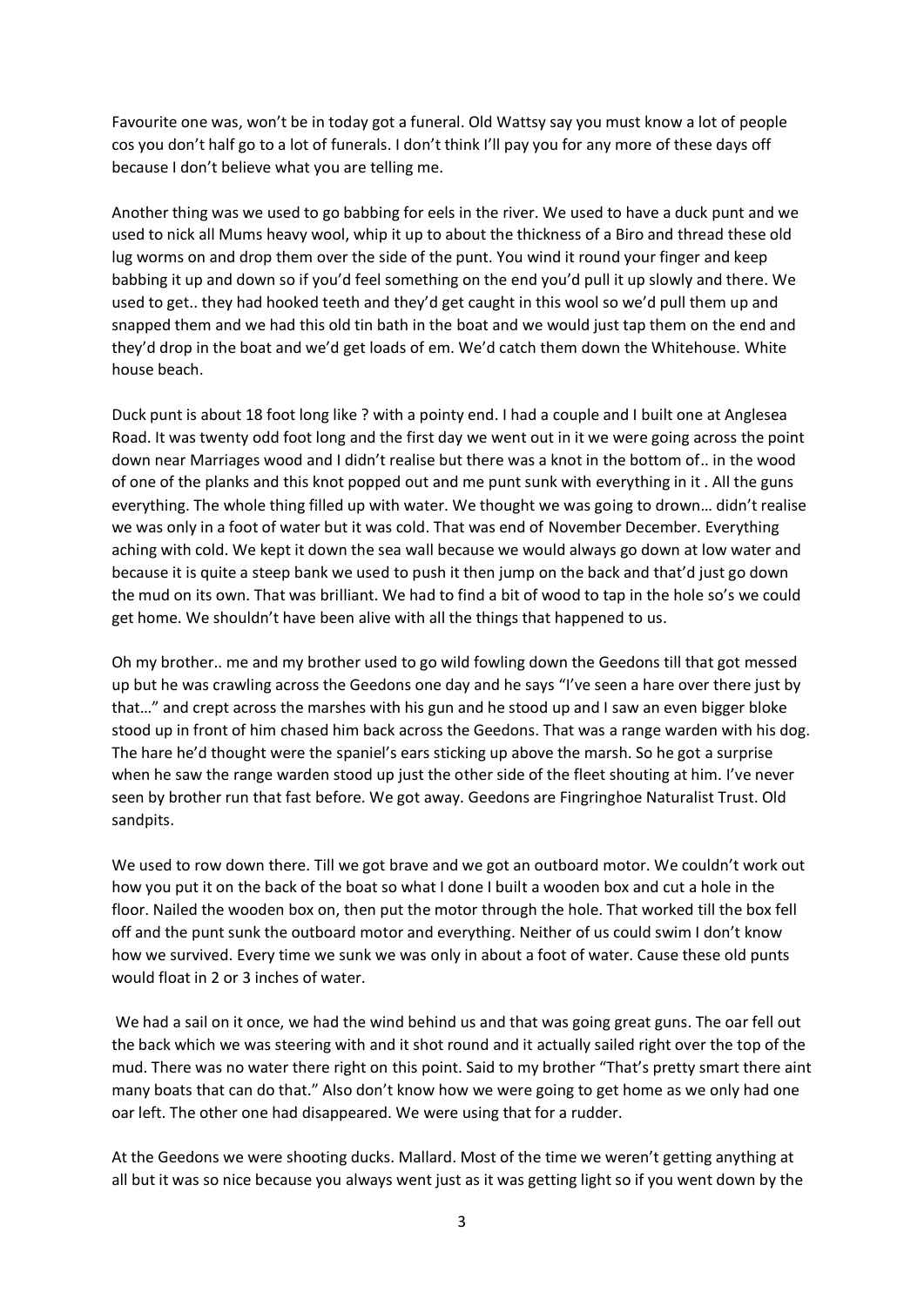Geedons you'd see the sun come up over the sea in the distance. Marvellous beautiful. So we never shot a thing but it was worth going down just to see that. Used to nick the old man's whiskey out the cupboard, brandy, whatever he'd got. Put that in a little flask with a coffee and take what grub we could find get down there for the day. Didn't go out for half an hour.

Then we met… We're on to farmers now. Following all our wild fowling antics there was an old farmer well he was a foreman at Marsh Farm at Alresford and he stopped in the street one day, I'd known him for years. He said "Want to come over for ferreting boy" he said "instead of messing about in that old boat of yours?" so I said "Yea." I said "I haven't got a ferret, I can send away for one, it'll come back in a fortnight." "All right" he said. I sent away to Thetford for this Polecat ferret and when the guy off the railway delivered it he said "I don't know what's in this box" he said "but it's going a bit berserk be careful when you take the lid off." I said "That's all right it's only an old ferret." Anyway I got it home opened the hutch and I undone these screws and took the lid off this box and this damned great polecat ferret latched itself onto my middle finger and there it stayed for most of the morning I couldn't get it off. Gorr it was painful. So I went and saw Peter. "I got a ferret." "That's a beast" he said "that'd be brilliant for rabbiting." So we went over the farm put it down the first hole and it never come out. About half hour later it decided to come out. Then I put it down another one and it never come out and as we was walking along the track I put the ferret back in the box and I looked behind me and so did Peter Ling and the holes the ferret had been down the rabbits had started to come out. "Bloody useless ferret" he said "the only thing that wants is a 12 bore" and then he threatened to shoot it.

Anyway we went round there one morning he said "If you come round about 7 o clock that'd be pretty good I'll get up in time and we'll go and do a bit more rabbiting." He lived down this old track that went down to the sea wall, big farm big farm house, and it had big couple of window things, a front door and a hall way. We knocked on the door he say "I'm coming" and his wife said "Come in he's in the back having his breakfast. Do you want any breakfast?" "Well can do." So we had egg and bacon and he'd got this great big demi john on the table. He said "Do you want a drink before you go out?" I said "Ooh no not this time of the morning." He said "I'm gonna have one." That's some sloe gin or sloe wine or something and he was knocking this stuff back and he was sitting at the table like this and the window was there and I see this huge rabbit that come trotting along sitting on his lawn. I said "Pete you know we're going rabbiting well we don't have to go very far" I said "there's a huge one sitting on your lawn." "Where where where" and he jumped up and he said "Don't move don't move." He said "Come with me you open the front door when I tell you." So he got this double twelve bore loaded and walked down the hall way. "Right open the door" he said and as I opened the door he fired this twelve bore and all I remember was all the plaster off the ceiling coming down I got covered I was like a snowman anyway his missus went berserk "Don't you ever do that again" and he missed the rabbit. He was a funny bloke. I went rabbiting with him quite a lot. Quite a clever bunch over there escapees bred with the wild ones. Black and white rabbits running round his field. He said "I aint seen nothing like it boy. Not seen wild black and white rabbits." I said "You must have let some tame ones out." "Not me" he said. They were all these funny colours.

Oh yea we ate them. My mum was expert at pigeon pie, rabbit pie. One of the best pie makers I've ever known. Pigeon pie she was brilliant. Me brother shot the pigeons. He used to come home with this great big sack full of pigeons. She had the biggest pie dish you ever did see about 2 foot across massive great… big. She used to come up to the table, we'd all be sat round it. She had this massive great big pie and by the time we'd finished cor it was ever so tasty. She'd make this wonderful gravy tasty gravy but really it was all just full of vegetables that dad grew in the garden and a few pigeon